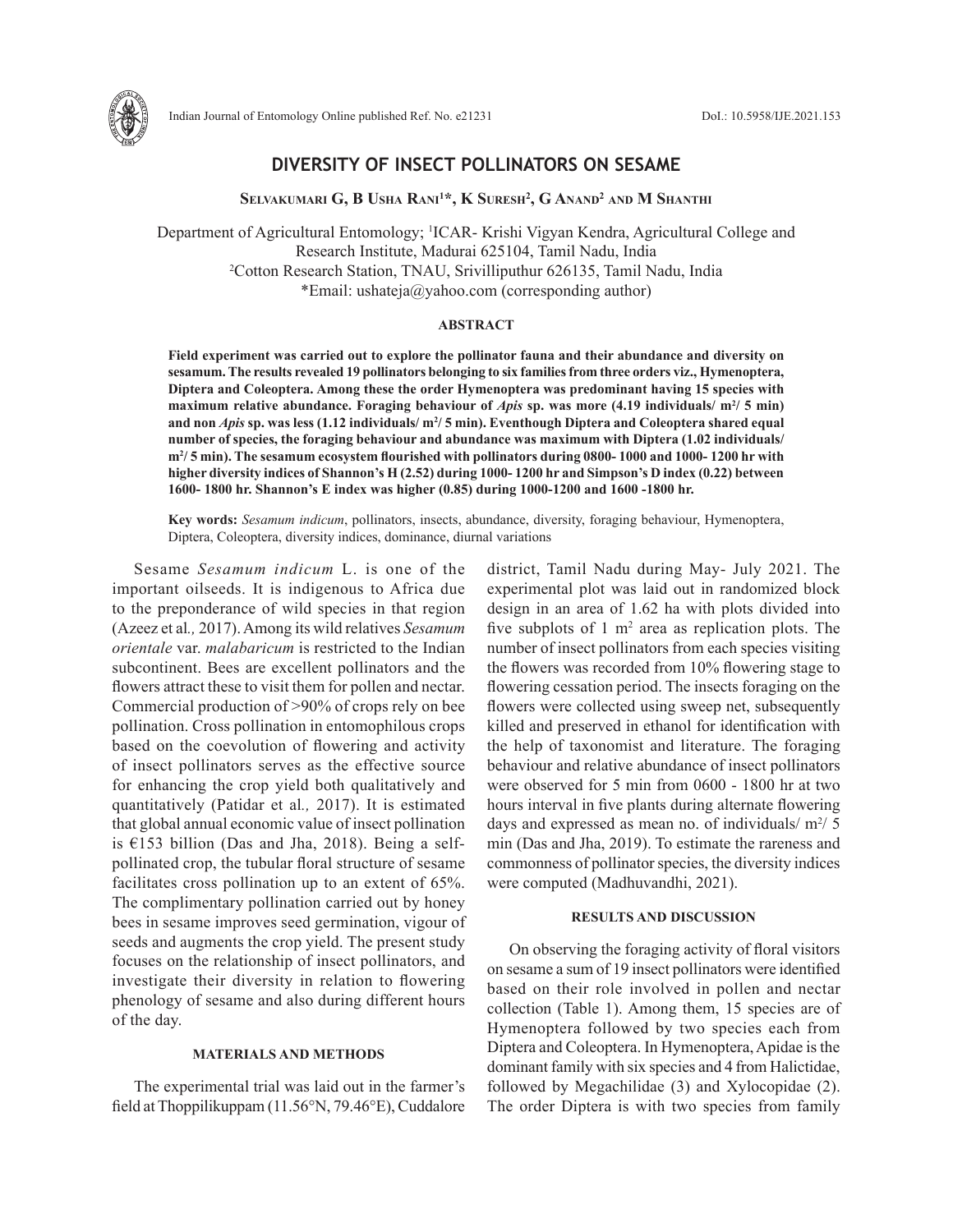| $\overline{S}$ .                | Pollinators/<br>*Mean no. of individuals / m <sup>2</sup> / 5 min |                              |                               |                               |                               |                              |                               |      |  |
|---------------------------------|-------------------------------------------------------------------|------------------------------|-------------------------------|-------------------------------|-------------------------------|------------------------------|-------------------------------|------|--|
| No.                             | time of a day                                                     | 0600-0800                    | $0800 - 1000$                 | 1000-1200                     | 1200-1400                     | 1400-1600                    | 1600-1800                     | Mean |  |
|                                 | Apis bees                                                         | Hymenoptera                  |                               |                               |                               |                              |                               |      |  |
| $\mathbf{1}$                    | A. c. indica                                                      | $8.49 \pm 0.02$ <sup>a</sup> | $12.21 \pm 0.10^a$            | $14.83 \pm 0.07$ <sup>a</sup> | $10.57 \pm 0.13^a$            | $7.50 \pm 0.04^a$            | $5.46 \pm 0.07$ <sup>a</sup>  | 9.84 |  |
| $\overline{c}$                  | A. dorsata                                                        | $5.98 \pm 0.29$ <sup>b</sup> | $8.21 \pm 0.11^b$             | $12.18 \pm 0.08$ <sup>b</sup> | $7.85 \pm 0.08$ <sup>b</sup>  | $4.49 \pm 0.14^b$            | $2.81 \pm 0.06^b$             | 6.83 |  |
| 3                               | Apis florea                                                       | $3.05 \pm 0.06$ <sup>c</sup> | $5.60 \pm 0.19$ <sup>c</sup>  | $8.39 \pm 0.12$ <sup>c</sup>  | $4.38 \pm 0.12$ <sup>c</sup>  | $2.16 \pm 0.05$ <sup>c</sup> | $0.87 \pm 0.02$ <sup>c</sup>  | 4.07 |  |
| $\overline{4}$                  | Braunsapis sp.                                                    | $0.00 \pm 0.00$ <sup>f</sup> | $1.95 \pm 0.03$ <sup>gh</sup> | $2.46 \pm 0.08$ <sup>g</sup>  | $1.45 \pm 0.04$ <sup>g</sup>  | $0.48 \pm 0.02$ <sup>h</sup> | $0.21 \pm 0.02$ <sup>h</sup>  | 1.09 |  |
| 5                               | A. zonata                                                         | $1.49 \pm 0.04$ <sup>d</sup> | $3.06 \pm 0.08$ <sup>d</sup>  | $4.14 \pm 0.12$ <sup>de</sup> | $2.14 \pm 0.03$ <sup>e</sup>  | $0.03 \pm 0.00$ <sup>i</sup> | $0.46 \pm 0.14$ <sup>g</sup>  | 1.88 |  |
| 6                               | Ceratina sp.                                                      | $1.58 \pm 0.14$ <sup>d</sup> | $2.75 \pm 0.14$ <sup>de</sup> | $2.25 \pm 0.05$ <sup>g</sup>  | $0.19 \pm 0.06^k$             | $0.78 \pm 0.02$ <sup>f</sup> | $0.52 \pm 0.03$ <sup>f</sup>  | 1.34 |  |
| Mean                            |                                                                   | 3.43                         | 5.63                          | 7.37                          | 4.43<br>2.57                  |                              | 1.72                          | 4.19 |  |
| Non Apis bees                   |                                                                   |                              |                               |                               |                               |                              |                               |      |  |
| $\overline{7}$                  | Halictus sp.                                                      | $1.35 \pm 0.21$ <sup>d</sup> | $2.64 \pm 0.06$ <sup>e</sup>  | $4.81 \pm 0.03$ <sup>d</sup>  | $3.28 \pm 0.16$ <sup>d</sup>  | $1.24 \pm 0.23$ <sup>e</sup> | $0.74 \pm 0.08$ <sup>cd</sup> | 2.34 |  |
| $\,8\,$                         | Augochlora sp.                                                    | $0.80 \pm 0.03$ <sup>e</sup> | $2.85 \pm 0.02$ <sup>d</sup>  | $3.18 \pm 0.04$ <sup>f</sup>  | $3.44 \pm 0.04$ <sup>d</sup>  | $1.54 \pm 0.05$ <sup>d</sup> | $0.53 \pm 0.03$ <sup>ef</sup> | 2.06 |  |
| $\mathfrak{g}$                  | Lasioglossum sp.                                                  | $0.86 \pm 0.19$ <sup>e</sup> | $2.31 \pm 0.08$ <sup>f</sup>  | $3.35 \pm 0.07$ <sup>f</sup>  | $1.73 \pm 0.03$ <sup>f</sup>  | $0.42 \pm 0.02$ <sup>h</sup> | $0.00 \pm 0.00$ <sup>i</sup>  | 1.44 |  |
| $10\,$                          | Nomia sp.                                                         | $0.86 \pm 0.03$ <sup>e</sup> | $2.40 \pm 0.04$ <sup>f</sup>  | $4.45 \pm 0.07$ <sup>d</sup>  | $1.38 \pm 0.03$ <sup>g</sup>  | $0.00 \pm 0.00$ <sup>i</sup> | $0.46 \pm 0.07$ <sup>g</sup>  | 1.59 |  |
| $11\,$                          | Xylocopa sp. 1                                                    | $0.00 \pm 0.00$ <sup>f</sup> | $0.51 \pm 0.03$ <sup>i</sup>  | $1.14 \pm 0.07$ <sup>j</sup>  | $1.48 \pm 0.04$ <sup>g</sup>  | $0.00 \pm 0.00^{\mathrm{i}}$ | $0.00 \pm 0.00$ <sup>i</sup>  | 0.52 |  |
| 12                              | Xylocopa sp. 2                                                    | $0.00 \pm 0.00$ <sup>f</sup> | $1.02 \pm 0.06$ <sup>h</sup>  | $1.42 \pm 0.17$ <sup>i</sup>  | $1.35 \pm 0.32$ <sup>h</sup>  | $0.00\pm0.00^{\rm i}$        | $0.00 \pm 0.00$ <sup>i</sup>  | 0.63 |  |
| 13                              | Anthidium sp.                                                     | $0.00 \pm 0.00$ <sup>f</sup> | $1.04 \pm 0.08$ <sup>h</sup>  | $2.07 \pm 0.08$ <sup>gh</sup> | $0.00 \pm 0.00$ <sup>1</sup>  | $0.00 \pm 0.00$ <sup>i</sup> | $0.00 \pm 0.00$ <sup>i</sup>  | 0.78 |  |
| 14                              | Megachile                                                         | $0.00 \pm 0.00$ <sup>f</sup> | $0.82 \pm 0.02$ <sup>i</sup>  | $1.33 \pm 0.09^i$             | $0.22 \pm 0.03^k$             | $0.00 \pm 0.00$ <sup>i</sup> | $0.00 \pm 0.00$ <sup>i</sup>  | 0.39 |  |
|                                 | disjuncta                                                         |                              |                               |                               |                               |                              |                               |      |  |
| 15                              | Megachile lanata                                                  | $0.00 \pm 0.00$ <sup>f</sup> | $0.52 \pm 0.03$ <sup>i</sup>  | $1.18 \pm 0.05$               | $0.82 \pm 0.06$ <sup>i</sup>  | $0.00 \pm 0.00$ <sup>i</sup> | $0.00 \pm 0.00$ <sup>i</sup>  | 0.42 |  |
| Mean                            |                                                                   | 0.43                         | 1.56                          | 2.54                          | 1.70                          | 0.35                         | 0.19                          | 1.12 |  |
| Diptera                         |                                                                   |                              |                               |                               |                               |                              |                               |      |  |
| $\overline{16}$                 | Episyrphus sp.                                                    | $0.68 \pm 0.04$ <sup>e</sup> | $2.43 \pm 0.04$ <sup>e</sup>  | $1.79 \pm 0.03$ <sup>h</sup>  | $1.10 \pm 0.0$ <sup>h</sup>   | $0.52 \pm 0.03$ <sup>g</sup> | $0.00 \pm 0.00$ <sup>i</sup>  | 1.09 |  |
| 17                              | Eristalmus sp.                                                    | $1.40 \pm 0.05$ <sup>d</sup> | $2.04 \pm 0.07$ <sup>f</sup>  | $1.05 \pm 0.08$ <sup>k</sup>  | $0.78 \pm 0.04^{\rm i}$       | $0.52\pm0.02^{\rm g}$        | $0.00 \pm 0.00$ <sup>i</sup>  | 0.96 |  |
| Mean                            |                                                                   | 1.04                         | 2.23                          | 1.42                          | 0.94                          | 0.52                         | 0.00                          | 1.02 |  |
| Coleoptera                      |                                                                   |                              |                               |                               |                               |                              |                               |      |  |
|                                 |                                                                   |                              |                               |                               |                               |                              |                               |      |  |
| 18                              | O. versicolor                                                     | $0.00 \pm 0.00$ <sup>f</sup> | $0.15 \pm 0.02^{\mathrm{j}}$  | $0.37 \pm 0.03$ <sup>1</sup>  | $0.72 \pm 0.03$ <sup>ij</sup> | $0.50 \pm 0.02$ <sup>g</sup> | $0.64 \pm 0.02$ <sup>de</sup> | 0.40 |  |
| 19                              | Aulocophora                                                       | $0.00 \pm 0.00$ <sup>f</sup> | $0.21 \pm 0.02$               | $0.44 \pm 0.03$ <sup>1</sup>  | $0.56 \pm 0.34$               | $0.64 \pm 0.02$ <sup>g</sup> | $0.75\pm0.04^{\text{cd}}$     | 0.43 |  |
| foveocolis                      |                                                                   |                              |                               |                               |                               |                              |                               |      |  |
| Mean<br>P Value                 |                                                                   | 0.00                         | 0.18                          | 0.40                          | 0.64                          | 0.57                         | 0.69                          | 0.41 |  |
|                                 |                                                                   | 0.00                         | 0.00                          | 0.00                          | 0.00                          | 0.00                         | 0.00                          |      |  |
| F value<br>Species richness (S) |                                                                   | 329.67                       | 836.09                        | 901.48                        | 357.86                        | 648.12                       | 424.29<br>$\mathbf{Q}$        |      |  |
|                                 |                                                                   | 11                           | 19                            | 19                            | 18                            | 13                           |                               |      |  |
| Shannon's H index               |                                                                   | 2.00                         | 2.50                          | 2.52                          | 2.45                          | 1.97                         | 1.88                          |      |  |
| Shannon's E index               |                                                                   | 0.83                         | 0.84<br>0.11                  | 0.85                          | 0.84<br>0.12                  | 0.76                         | 0.85                          |      |  |
| Simpson's D index               |                                                                   | 0.18                         |                               | 0.10                          | 0.88                          | 0.20                         | 0.22<br>0.78                  |      |  |
| Simpson Index of                |                                                                   | 0.82                         | 0.89                          | 0.90                          |                               | 0.80                         |                               |      |  |
| biodiversity                    |                                                                   |                              |                               | 10                            |                               |                              |                               |      |  |
| Simpson Reciprocal              |                                                                   | 5.55                         | 9.09                          |                               | 8.33                          | 5                            | 4.54                          |      |  |
| Index                           |                                                                   |                              |                               |                               |                               |                              |                               |      |  |

Table 1. Foraging behaviour of pollinators on sesamum (Thoppilikuppam, Cuddalore)

\*Each value mean of five observations with five replications; in a column means followed by same letter(s) not significant with each other (DMRT,  $p \le 0.05$ ); Mean $\pm$  Standard Error

Syrphidae. Two coleopterans from family Scarabaeidae and Chrysomelidae were also observed. During the flowering period, Pashte et al*.* (2013) observed 22 species of insect pollinators, with 17 species from Hymenoptera 3 from Diptera and 2 species of Lepidoptera. Similarly, Ngongolo et al. (2015) at Kichi forest reserve recorded 24 species of floral visitors in three sesame cultivated community farms.

In *Apis* hymenopterans, *A. c. indica* was the dominant forager followed by *A. dorsata* and *A. florea*  (Table 2)*.* The activity of *A. c. indica* (14.83 individuals/  $\text{m}^2/5 \text{ min}$ ) and *A. dorsata* (12.18 individuals/ $\text{m}^2/5 \text{ min}$ ) was the dominant at 1000-1200 hr while the activity of *A. florea* was maximum during 0800- 1000 hr (8.39 individuals/m2 / 5 min). The abundance of total *Apis*  hymenopterans peaked  $(7.37 \text{ individuals/m}^2/5 \text{min})$ during 1000-1200 hr, whereas their activity was less  $(1.72 \text{ individuals/m}^2/ 5 \text{ min})$  during 1600- 1800 hr. Among the non-*Apis* hymenopterans, *Halictus* sp. was the predominant followed by *Augochlora* sp., *Nomia*  sp., *Lasioglossum* sp., *Anthidum* sp., *Xylocopa* sp. 1, *Xylocopa* sp. 2, *M. lanata* and *M. disjuncta.* About Diptera, *Episyrphus* sp. and *Eristalinus* sp. were abundant during 0800- 1000 hr with 2.43 and 2.04 individuals/ $m^2/5$  min, respectively and they wind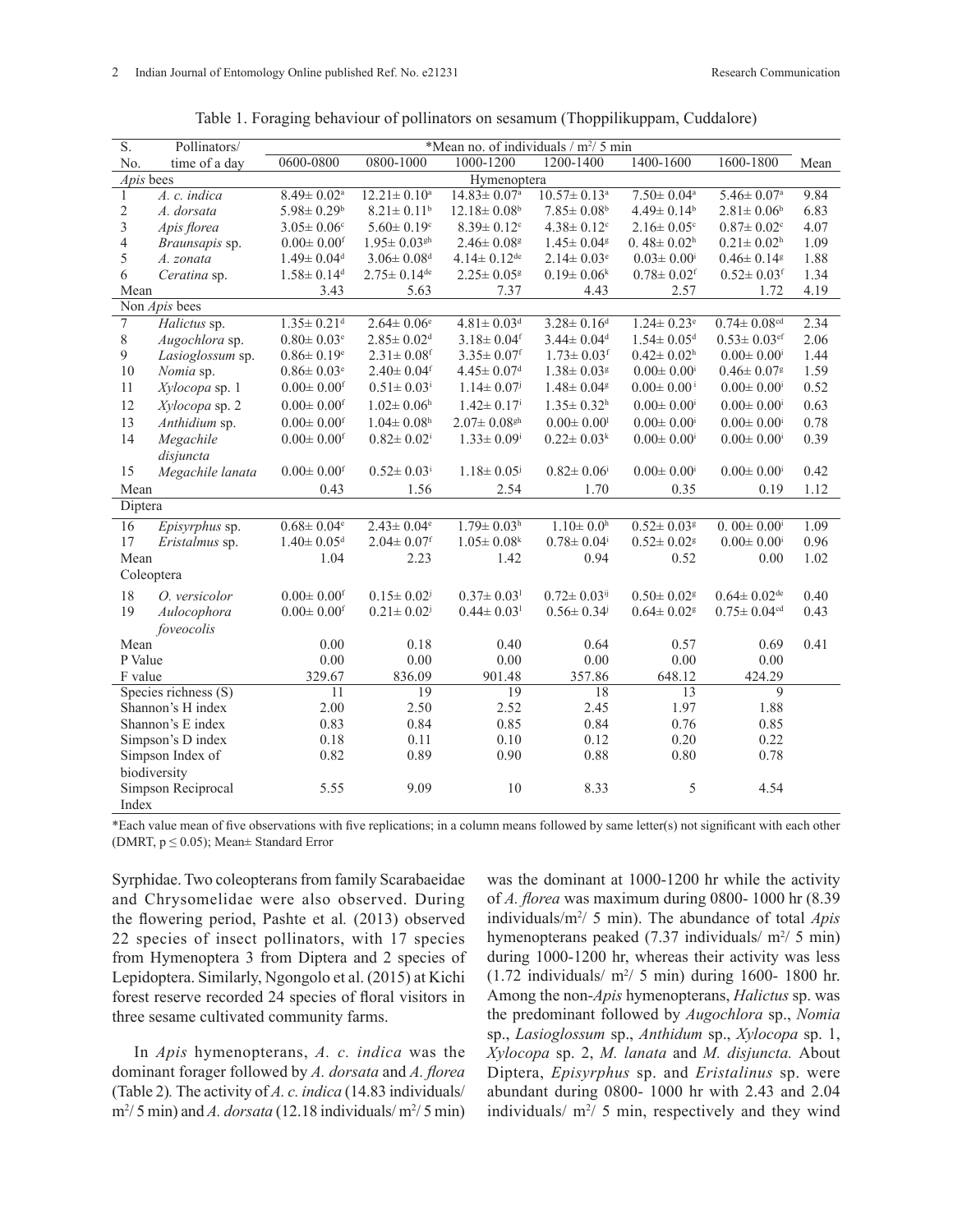| S.             | Pollinators             | Abundance of pollinators vs flowering % | Abundance                          |       |           |       |       |  |
|----------------|-------------------------|-----------------------------------------|------------------------------------|-------|-----------|-------|-------|--|
| No.            |                         |                                         | (No. of individuals/ $m^2/5$ min)* |       |           |       |       |  |
|                |                         | 15 %                                    | 50 %                               | 100 % | $< 50 \%$ | Mean  |       |  |
| 1              | A. c. indica            | 6.86                                    | 10.74                              | 15.89 | 5.88      | 9.84  | 25.78 |  |
| 2              | A. dorsata              | 4.86                                    | 7.23                               | 8.67  | 6.56      | 6.83  | 17.89 |  |
| $\mathfrak{Z}$ | A. florea               | 3.65                                    | 4.78                               | 5.14  | 2.72      | 4.07  | 10.66 |  |
| 4              | Ceratina sp.            | 0.82                                    | 1.04                               | 1,74  | 0.76      | 1.09  | 2.85  |  |
| 5              | A. zonata               | 1.19                                    | 1.91                               | 2.89  | 1.53      | 1.88  | 4.92  |  |
| 6              | <i>Braunsapis</i> sp.   | 0.82                                    | 1.57                               | 2.08  | 0.91      | 1.3   | 3.52  |  |
| 7              | Halictus sp.            | 1.78                                    | 2.62                               | 3.59  | 1.39      | 2.35  | 6.14  |  |
| 8              | Augochlora sp.          | 1.61                                    | 2.23                               | 3.24  | 1.18      | 2.07  | 5.40  |  |
| 9              | Lasioglossum sp.        | 0.63                                    | 1.61                               | 2.48  | 1.05      | 1.44  | 3.77  |  |
| 10             | <i>Nomia</i> sp.        | 0.74                                    | 1.68                               | 2.64  | 1.32      | 1.60  | 4.17  |  |
| 11             | Xylocopa sp. 1          | 0.28                                    | 0.63                               | 1.06  | 0.13      | 0.53  | 1.37  |  |
| 12             | Xylocopa sp. 2          | 0.37                                    | 0.72                               | 1.19  | 0.26      | 0.64  | 1.66  |  |
| 13             | Anthidim sp.            | 0.48                                    | 0.85                               | 1.48  | 0.34      | 0.79  | 2.06  |  |
| 14             | M. lanata               | 0.23                                    | 0.34                               | 0.94  | 0.19      | 0.43  | 1.11  |  |
| 15             | M. disjuncta            | 0.12                                    | 0.36                               | 1.0   | 0.11      | 0.40  | 1.04  |  |
| 16             | Eristalinus sp.         | 0.78                                    | 1.14                               | 1.72  | 0.75      | 1.10  | 2.87  |  |
| 17             | Episyrphus sp.          | 0.63                                    | 0.94                               | 1.45  | 0.82      | 0.96  | 2.51  |  |
| 18             | O. versicolor           | 0.15                                    | 0.40                               | 0.94  | 0.14      | 0.41  | 1.06  |  |
| 19             | Aulocophora foveicollis | 0.13                                    | 0.51                               | 0.86  | 0.23      | 0.43  | 1.13  |  |
| Mean           |                         | 26.13                                   | 41.30                              | 59    | 26.27     | 38.18 | 100   |  |

Table 2. Relative abundance of pollinators during different flowering periods in sesamum \*n=7

up their activity during 1600- 1800 hr. These findings are similar to those of Mahfouz et al*.* (2012), with maximum and minimum activity of honey bees being at 0900- 1100 and 1500- 1600 hr, respectively; they also observed that abundance of bee activity decreases with diminishing flowers/ plant and with increase in age of the crop.

The studies on foraging behaviour of *A. cerana* on sesame revealed that 0900-1000 hr was the peak period to visit the sesamum flowers (Bhagawati et al., 2016). It was observed that *A. c. indica* revealed maximum abundance (25.78%) followed by *A. dorsata* (17.89%) and *A. florea* (10.66%); and *Ceratina* sp. was the less abundant (2.85%) among *Apis* hymenopterans. In non-*Apis* hymenopterans the maximum share (6.14%) was of *Halictus* sp. with mean population of 2.35 individuals/ m2 / 5 min. Among Diptera, *Episyrphus* sp. was most abundant (2.87%) with an average of 1.10 individuals/ m<sup>2</sup>/ 5 min. With a mean population of 0.43 individuals/ m2 / 5 min, *A. foveicollis* shared an abundance of 1.13% (Table 2). Similar results were obtained by Pashte and Shylesha (2013) that honey bee species form the dominant pollinators (77.67%) compared to other species of insect pollinators  $(6.79\%)$ .

Species richness (S) was maximum during two consecutive sunshine hours 0800-1000, 1000- 1200 hr with 19 species and minimum (9 species) during 1600-1800 hr. The maximum values of diversity indices Shannon's H (2.52), Simpson's D (0.22) and evenness Index of Shannon's E index (0.85) were observed. Simpson's biodiversity and reciprocal Index were also higher during two consecutive sunshine hours 1000- 1400 hr (Table 1).

## **ACKNOWLEDGEMENTS**

Authors thank Dr S Manickavasagam, Professor (Former head) in Agricultural Entomology, Faculty of Agriculture, Annamalai University for identifying the specimens.

#### **REFERENCES**

- Azeez M A, Olowookere M B, Animasaun D A, Bello B O. 2017. Utility of some floral characters in the assessment of genetic diversity in sesame (*Sesamum indicum* L.). Acta Agriculturae Slovenica 109(1): 61-70.
- Bhagawati S, Rahman A, Deka M K. 2016. Diversity of insect foragers with reference to foraging behaviour of Asian honey bee, *Apis cerana* F. on sesamum, *Sesamum indicum* L. Journal of Entomological Research 40 (3): 213-216.
- Das R, Jha S. 2018. Record of insect pollinators and their abundance on Indian mustard (*Brassica juncea L.)* in new alluvial zone of West Bengal. International Journal of Pure and Applied Bioscience 6 (5): 848-853.
- Das R, Jha S. 2019. Insect pollinators of sesame and the effect of entomophilous pollination on seed production in New Alluvial Zone